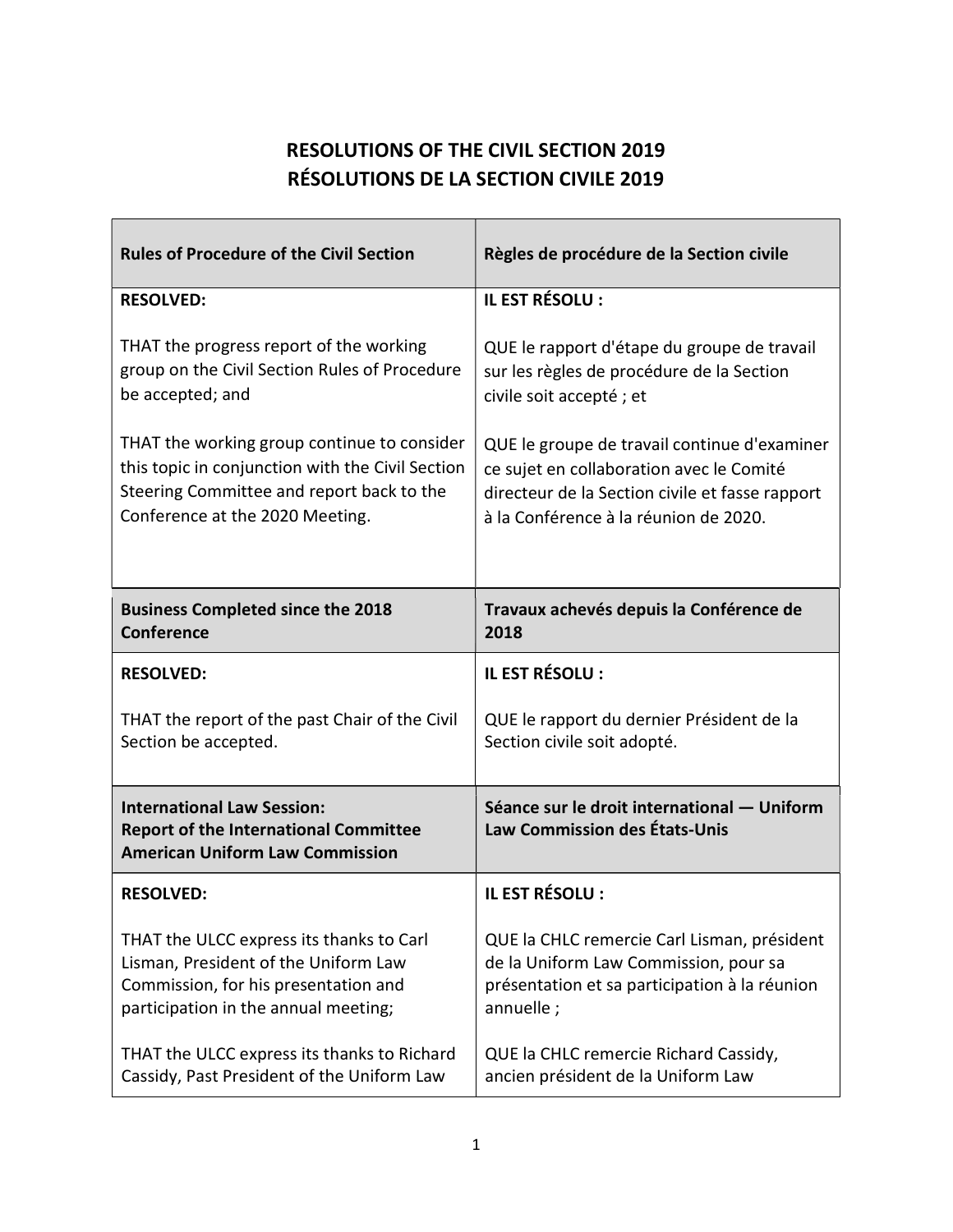| Commission, for his remarks and                                                                                                                                                                                                                                                                                                                                                                                             | Commission, pour ses remarques et sa                                                                                                                                                                                                                                                                                                                                                                                                                                        |
|-----------------------------------------------------------------------------------------------------------------------------------------------------------------------------------------------------------------------------------------------------------------------------------------------------------------------------------------------------------------------------------------------------------------------------|-----------------------------------------------------------------------------------------------------------------------------------------------------------------------------------------------------------------------------------------------------------------------------------------------------------------------------------------------------------------------------------------------------------------------------------------------------------------------------|
| participation in the annual meeting; and                                                                                                                                                                                                                                                                                                                                                                                    | participation à la réunion annuelle ; et                                                                                                                                                                                                                                                                                                                                                                                                                                    |
| THAT the report of the International                                                                                                                                                                                                                                                                                                                                                                                        | QUE le rapport du Comité international soit                                                                                                                                                                                                                                                                                                                                                                                                                                 |
| Committee be accepted.                                                                                                                                                                                                                                                                                                                                                                                                      | accepté.                                                                                                                                                                                                                                                                                                                                                                                                                                                                    |
| <b>E-Wills</b>                                                                                                                                                                                                                                                                                                                                                                                                              | Les testaments électroniques                                                                                                                                                                                                                                                                                                                                                                                                                                                |
| <b>RESOLVED:</b>                                                                                                                                                                                                                                                                                                                                                                                                            | IL EST RÉSOLU :                                                                                                                                                                                                                                                                                                                                                                                                                                                             |
| THAT the report of the working group be                                                                                                                                                                                                                                                                                                                                                                                     | QUE le rapport du groupe de travail soit                                                                                                                                                                                                                                                                                                                                                                                                                                    |
| accepted;                                                                                                                                                                                                                                                                                                                                                                                                                   | accepté;                                                                                                                                                                                                                                                                                                                                                                                                                                                                    |
| THAT the working group continue its work in<br>accordance with the recommendations and<br>directions of the Conference that it should<br>be possible for a will to be prepared in<br>electronic form and including to make<br>amendments to the Uniform Electronic<br>Commerce Act, the Uniform Wills Act and<br>the Quebec Civil Code; and<br>THAT the working group report back to the<br>Conference at the 2020 meeting. | QUE le groupe de travail poursuive ses<br>travaux conformément aux recommandations<br>et aux directives de la Conférence selon<br>lesquelles il devrait être possible de rédiger<br>un testament sous forme électronique et<br>d'apporter des modifications à la Loi uniforme<br>sur le commerce électronique, à la Loi<br>uniforme sur les testaments et au Code civil<br>du Québec; et<br>QUE le groupe de travail fasse rapport à la<br>Conférence à la réunion de 2020. |
| <b>Review of Selected Uniform Acts</b>                                                                                                                                                                                                                                                                                                                                                                                      | Examen de certaines lois uniformes mettant                                                                                                                                                                                                                                                                                                                                                                                                                                  |
| <b>Implementing International Conventions</b>                                                                                                                                                                                                                                                                                                                                                                               | en œuvre des conventions internationales                                                                                                                                                                                                                                                                                                                                                                                                                                    |
| <b>RESOLVED:</b>                                                                                                                                                                                                                                                                                                                                                                                                            | IL EST RÉSOLU :                                                                                                                                                                                                                                                                                                                                                                                                                                                             |
| THAT the report of the working group be                                                                                                                                                                                                                                                                                                                                                                                     | QUE le rapport du groupe de travail soit                                                                                                                                                                                                                                                                                                                                                                                                                                    |
| accepted;                                                                                                                                                                                                                                                                                                                                                                                                                   | accepté;                                                                                                                                                                                                                                                                                                                                                                                                                                                                    |
| THAT subject to the directions of the                                                                                                                                                                                                                                                                                                                                                                                       | QUE, sous réserve des directives de la                                                                                                                                                                                                                                                                                                                                                                                                                                      |
| Conference, and any commentaries made on                                                                                                                                                                                                                                                                                                                                                                                    | Conférence et de tout commentaire fait sur la                                                                                                                                                                                                                                                                                                                                                                                                                               |
| the French language version, the Guidelines                                                                                                                                                                                                                                                                                                                                                                                 | version française, les Lignes directrices pour la                                                                                                                                                                                                                                                                                                                                                                                                                           |
| for Drafting Uniform Legislation Giving Force                                                                                                                                                                                                                                                                                                                                                                               | rédaction d'une législation uniforme donnant                                                                                                                                                                                                                                                                                                                                                                                                                                |
| of Law to an International Convention be                                                                                                                                                                                                                                                                                                                                                                                    | force de loi à une convention internationale                                                                                                                                                                                                                                                                                                                                                                                                                                |
| adopted by the Conference.                                                                                                                                                                                                                                                                                                                                                                                                  | soient adoptées par la Conférence.                                                                                                                                                                                                                                                                                                                                                                                                                                          |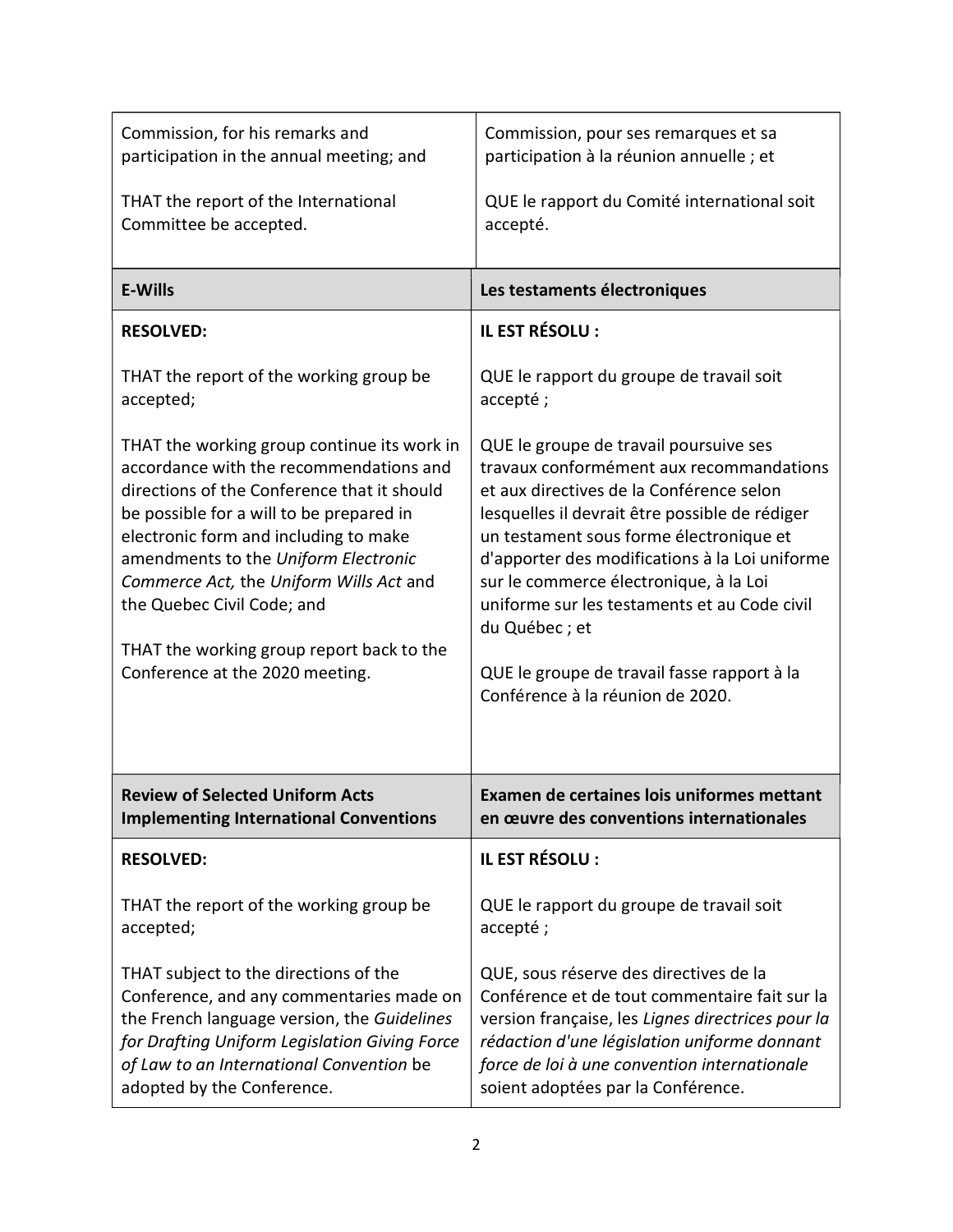THAT subject to the directions of the Conference, and any commentaries made on the French language version, the following uniform Acts with commentaries be adopted and recommended for adoption by those jurisdictions who have not already enacted legislation in relation those Conventions:

- (a) Uniform Act to Implement the Convention on the Law Applicable to Trusts and on their Recognition (2019)
- (b) Uniform Act to Implement Conventions on International Sales (2019);
- (c) Uniform Act to Implement the Convention on Jurisdiction, Applicable Law, Recognition, Enforcement and Cooperation in Respect of Parental Responsibility and Measures for the Protection of Children (2019);
- (d) Uniform Act to Implement the Convention on the International Protection of Adults (2019);
- (e) Uniform Act to Implement the United Nations Convention on the Assignment of Receivables in International Trade (2019);
- (f) Uniform Act to Implement the Convention on Choice of Court Agreements (2019); and
- (g) Uniform Act to Implement the United Nations Convention on the Use of Electronic Communications in International Contracts (2019).

THAT if the comments received appear to be substantive, the comments will be incorporated into the uniform Acts and commentaries and circulated to the jurisdictional representatives. Unless two or more objections are received by the Projects Coordinator by November 30, 2019, the Acts should be taken as adopted as uniform Acts

QUE, sous réserve des directives de la Conférence et de tout commentaire sur la version française, les lois uniformes suivantes, accompagnées de commentaires, soient adoptées et recommandées pour adoption par les juridictions qui n'ont pas encore adopté de lois relatives à ces conventions :

- a) uniforme de mise en œuvre de la Convention relative à la loi applicable au trust et à sa reconnaissance ;
- b) uniforme de mise en œuvre de conventions applicables à la vente internationale;
- c) uniforme de mise en œuvre de la Convention concernant la compétence, la loi applicable, la reconnaissance, l'exécution et la coopération en matière de responsabilité parentale et de mesures de protection des enfants ;
- d) uniforme de mise en œuvre de la Convention sur la protection internationale des adultes ;
- e) uniforme de mise œuvre de la Convention des Nations Unies sur la cession de créances dans le commerce international ;
- f) uniforme de mise en œuvre de la Convention sur les accords d'élection de for ;
- g) uniforme de mise en œuvre de la Convention des Nations Unies sur l'utilisation de communications électroniques dans les contrats internationaux.

QUE, si les commentaires reçus semblent être substantiels, ils soient incorporés dans les lois uniformes et les commentaires et distribués aux représentants des administrations. À moins que le coordonnateur de projets n'ait reçu au moins deux objections d'ici le 30 novembre 2019, les lois devraient être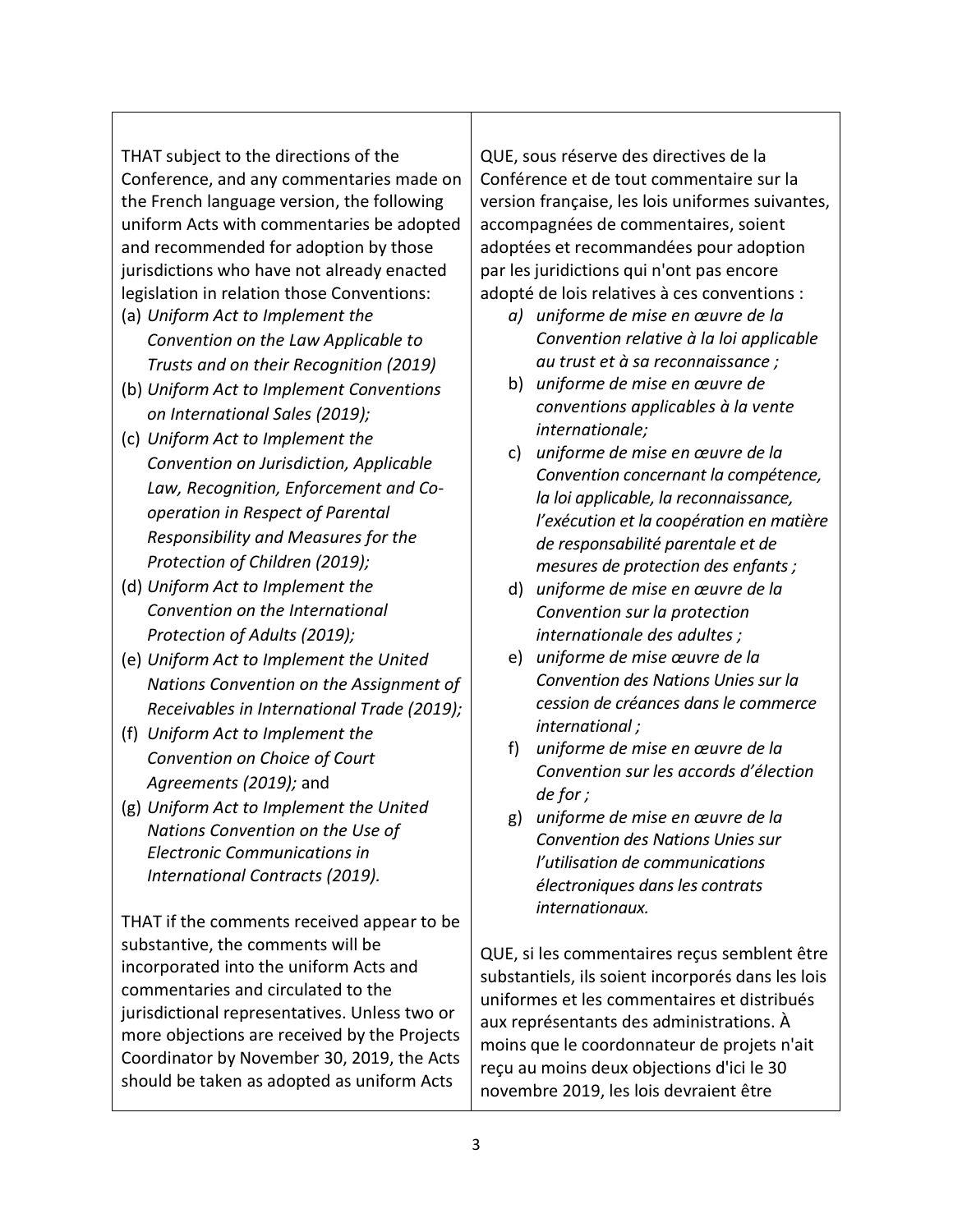| and recommended for adoption by those                                                                                                                                                                                                                                                                                                                                                                                                                                                                                                                                                                                                                                                  | réputées adoptées et recommandées pour                                                                                                                                                                                                                                                                                                                                                                                                                                                                                                                                                                                                                                                                                                                                                                                                                                                            |
|----------------------------------------------------------------------------------------------------------------------------------------------------------------------------------------------------------------------------------------------------------------------------------------------------------------------------------------------------------------------------------------------------------------------------------------------------------------------------------------------------------------------------------------------------------------------------------------------------------------------------------------------------------------------------------------|---------------------------------------------------------------------------------------------------------------------------------------------------------------------------------------------------------------------------------------------------------------------------------------------------------------------------------------------------------------------------------------------------------------------------------------------------------------------------------------------------------------------------------------------------------------------------------------------------------------------------------------------------------------------------------------------------------------------------------------------------------------------------------------------------------------------------------------------------------------------------------------------------|
| jurisdictions who have not already enacted                                                                                                                                                                                                                                                                                                                                                                                                                                                                                                                                                                                                                                             | adoption par les administrations qui n'ont pas                                                                                                                                                                                                                                                                                                                                                                                                                                                                                                                                                                                                                                                                                                                                                                                                                                                    |
| legislation in relation to those Conventions.                                                                                                                                                                                                                                                                                                                                                                                                                                                                                                                                                                                                                                          | encore adopté de lois en rapport avec ces                                                                                                                                                                                                                                                                                                                                                                                                                                                                                                                                                                                                                                                                                                                                                                                                                                                         |
| THAT, unless two or more objections are                                                                                                                                                                                                                                                                                                                                                                                                                                                                                                                                                                                                                                                | conventions.                                                                                                                                                                                                                                                                                                                                                                                                                                                                                                                                                                                                                                                                                                                                                                                                                                                                                      |
| received by the Projects Coordinator by<br>November 30, 2019, that the following<br>uniform Acts be withdrawn:<br>(a) Uniform International Trusts Act<br>(Hague Convention);<br>(b) Uniform International Sales<br>Conventions Act;<br>(c) Uniform Parental Responsibility and<br>Measures for the Protection of<br><b>Children (Hague Convention)</b><br>Implementation Act;<br>(d) Uniform International Protection of<br><b>Adults (Hague Convention)</b><br>Implementation Act;<br>(e) Uniform Assignment of Receivables in<br>International Trade Act;<br>(f) Uniform Choice of Courts Agreements<br>Convention Act;<br>(g) Uniform Electronic Communications<br>Convention Act. | QUE, à moins que le coordonnateur de<br>projets n'ait reçu au moins deux objections<br>d'ici le 30 novembre 2019, les lois uniformes<br>suivantes soient retirées :<br>a) Uniform International Trusts Act (Hague<br>Convention) (qui existe uniquement en<br>anglais);<br>b) Loi uniforme sur les conventions applicables<br>à la vente internationale;<br>c) Loi uniforme de mise en œuvre de la<br>Convention sur la responsabilité parentale et<br>les mesures de protection des enfants<br>(Convention de La Haye);<br>d) Loi uniforme de mise en œuvre de la<br>Convention de La Haye sur la protection<br>internationale des adultes;<br>e) Loi uniforme sur la cession de créances<br>dans le commerce international;<br>f) Loi uniforme sur la Convention sur les<br>accords uniformes d'élection de for ;<br>g) Loi uniforme sur la Convention sur les<br>communications électroniques. |
| <b>Revised Uniform Informal Public Appeals</b>                                                                                                                                                                                                                                                                                                                                                                                                                                                                                                                                                                                                                                         | Révision de la Loi uniforme sur les appels                                                                                                                                                                                                                                                                                                                                                                                                                                                                                                                                                                                                                                                                                                                                                                                                                                                        |
| Act                                                                                                                                                                                                                                                                                                                                                                                                                                                                                                                                                                                                                                                                                    | informels aux dons du public                                                                                                                                                                                                                                                                                                                                                                                                                                                                                                                                                                                                                                                                                                                                                                                                                                                                      |
| <b>RESOLVED:</b>                                                                                                                                                                                                                                                                                                                                                                                                                                                                                                                                                                                                                                                                       | IL EST RÉSOLU :                                                                                                                                                                                                                                                                                                                                                                                                                                                                                                                                                                                                                                                                                                                                                                                                                                                                                   |
| THAT the report of the working group on a                                                                                                                                                                                                                                                                                                                                                                                                                                                                                                                                                                                                                                              | QUE le rapport du groupe de travail sur la                                                                                                                                                                                                                                                                                                                                                                                                                                                                                                                                                                                                                                                                                                                                                                                                                                                        |
| Revised Uniform Informal Public Appeals Act                                                                                                                                                                                                                                                                                                                                                                                                                                                                                                                                                                                                                                            | révision de la Loi uniforme sur les appels                                                                                                                                                                                                                                                                                                                                                                                                                                                                                                                                                                                                                                                                                                                                                                                                                                                        |
| be accepted;                                                                                                                                                                                                                                                                                                                                                                                                                                                                                                                                                                                                                                                                           | publics informels soit accepté;                                                                                                                                                                                                                                                                                                                                                                                                                                                                                                                                                                                                                                                                                                                                                                                                                                                                   |
| THAT the working group continue its work in                                                                                                                                                                                                                                                                                                                                                                                                                                                                                                                                                                                                                                            | QUE le groupe de travail poursuive ses                                                                                                                                                                                                                                                                                                                                                                                                                                                                                                                                                                                                                                                                                                                                                                                                                                                            |
| accordance with the recommendations                                                                                                                                                                                                                                                                                                                                                                                                                                                                                                                                                                                                                                                    | travaux conformément aux recommandations                                                                                                                                                                                                                                                                                                                                                                                                                                                                                                                                                                                                                                                                                                                                                                                                                                                          |
| contained in the report; and                                                                                                                                                                                                                                                                                                                                                                                                                                                                                                                                                                                                                                                           | contenues dans le rapport ; et                                                                                                                                                                                                                                                                                                                                                                                                                                                                                                                                                                                                                                                                                                                                                                                                                                                                    |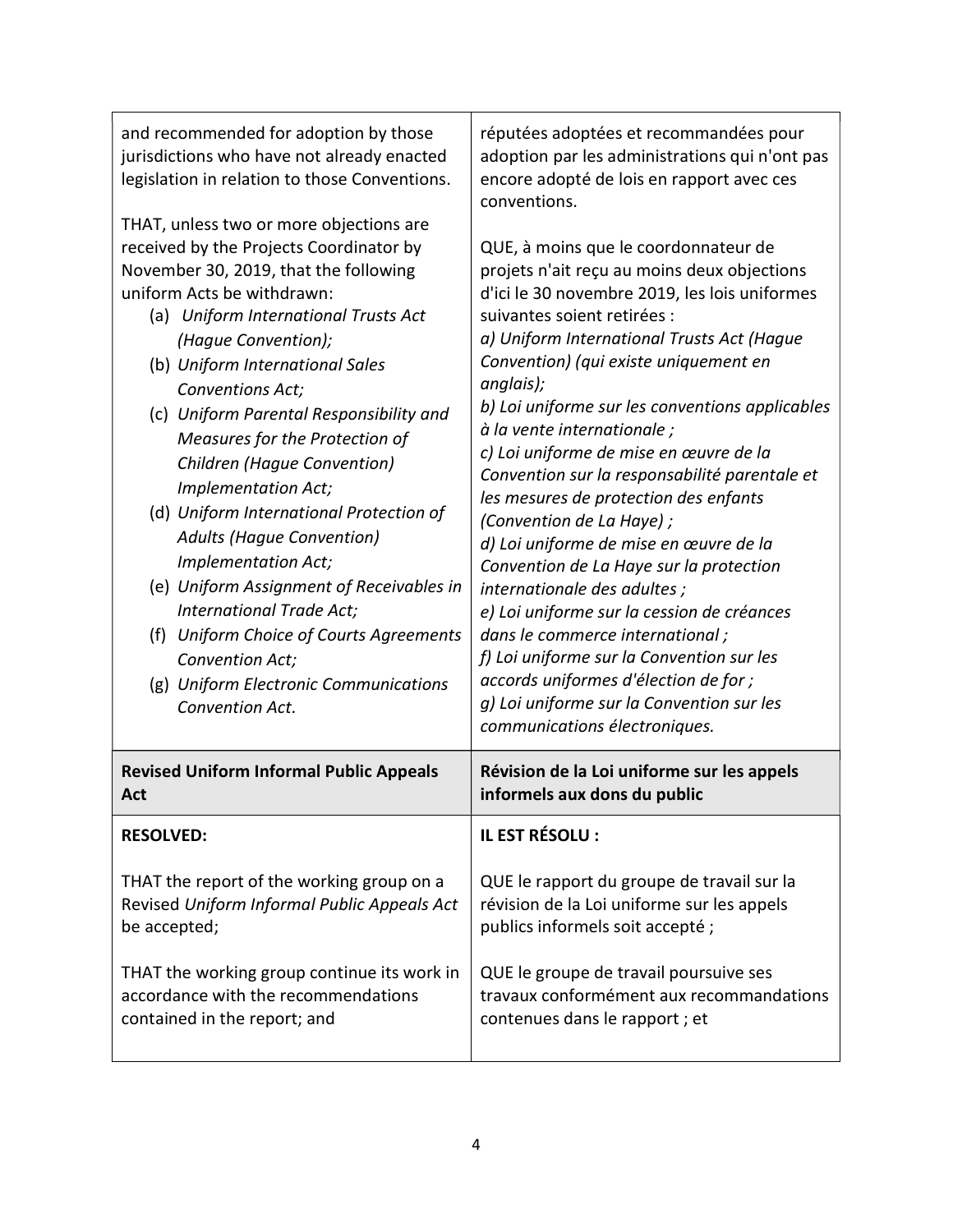| THAT the working group report back to the                                                                                               | QUE le groupe de travail fasse rapport à la                                                                                                       |
|-----------------------------------------------------------------------------------------------------------------------------------------|---------------------------------------------------------------------------------------------------------------------------------------------------|
| Conference with a draft Act and                                                                                                         | Conférence avec un projet de loi et des                                                                                                           |
| commentaries at the 2020 meeting.                                                                                                       | commentaires à la réunion de 2020.                                                                                                                |
| <b>United Nations Convention on Independent</b><br><b>Guarantees and Standby Letters of Credit</b>                                      | <b>Convention des Nations Unies sur les</b><br>garanties indépendantes et les lettres de<br>crédit stand-by                                       |
| <b>RESOLVED:</b>                                                                                                                        | IL EST RÉSOLU :                                                                                                                                   |
| THAT the progress report on the United<br>Nations Convention on Independent<br>Guarantees and Standby Letters of Credit be<br>accepted; | QUE le rapport d'étape sur la Convention des<br>Nations Unies sur les garanties indépendantes<br>et les lettres de crédit stand-by soit accepté ; |
| THAT the working group continue its work in                                                                                             | QUE le groupe de travail poursuive ses                                                                                                            |
| accordance with the recommendations                                                                                                     | travaux conformément aux recommandations                                                                                                          |
| contained in the report; and                                                                                                            | contenues dans le rapport ; et                                                                                                                    |
| THAT the working group report back to the                                                                                               | QUE le groupe de travail fasse rapport à la                                                                                                       |
| Conference with a draft Act and                                                                                                         | Conférence avec un projet de loi et des                                                                                                           |
| commentaries at the 2020 meeting.                                                                                                       | commentaires à la réunion de 2020.                                                                                                                |
| <b>Enforcement of Judgments and Court</b>                                                                                               | La compétence des tribunaux et l'exécution                                                                                                        |
| <b>Jurisdiction</b>                                                                                                                     | des jugements                                                                                                                                     |
| <b>RESOLVED:</b>                                                                                                                        | IL EST RÉSOLU :                                                                                                                                   |
| THAT the reports on Enforcement of                                                                                                      | QUE les rapports sur la compétence des                                                                                                            |
| Judgments and Court Jurisdiction be                                                                                                     | tribunaux et l'exécution des jugements soient                                                                                                     |
| accepted;                                                                                                                               | acceptés;                                                                                                                                         |
| THAT the Civil Section ask the Advisory                                                                                                 | QUE la Section civile demande au Comité                                                                                                           |
| Committee on Program Development and                                                                                                    | consultatif sur l'élaboration et la gestion des                                                                                                   |
| Management to consider the creation of                                                                                                  | programmes d'envisager la création de                                                                                                             |
| Uniform Law Conference of Canada working                                                                                                | groupes de travail de la Conférence pour                                                                                                          |
| groups on the following:                                                                                                                | l'harmonisation des lois au Canada sur ce qui                                                                                                     |
| (a) The implementation of the 2019                                                                                                      | suit :                                                                                                                                            |
| Hague Convention on                                                                                                                     | a) La mise en œuvre de la Convention                                                                                                              |
| Recognition and Enforcement of                                                                                                          | de La Haye de 2019 sur la                                                                                                                         |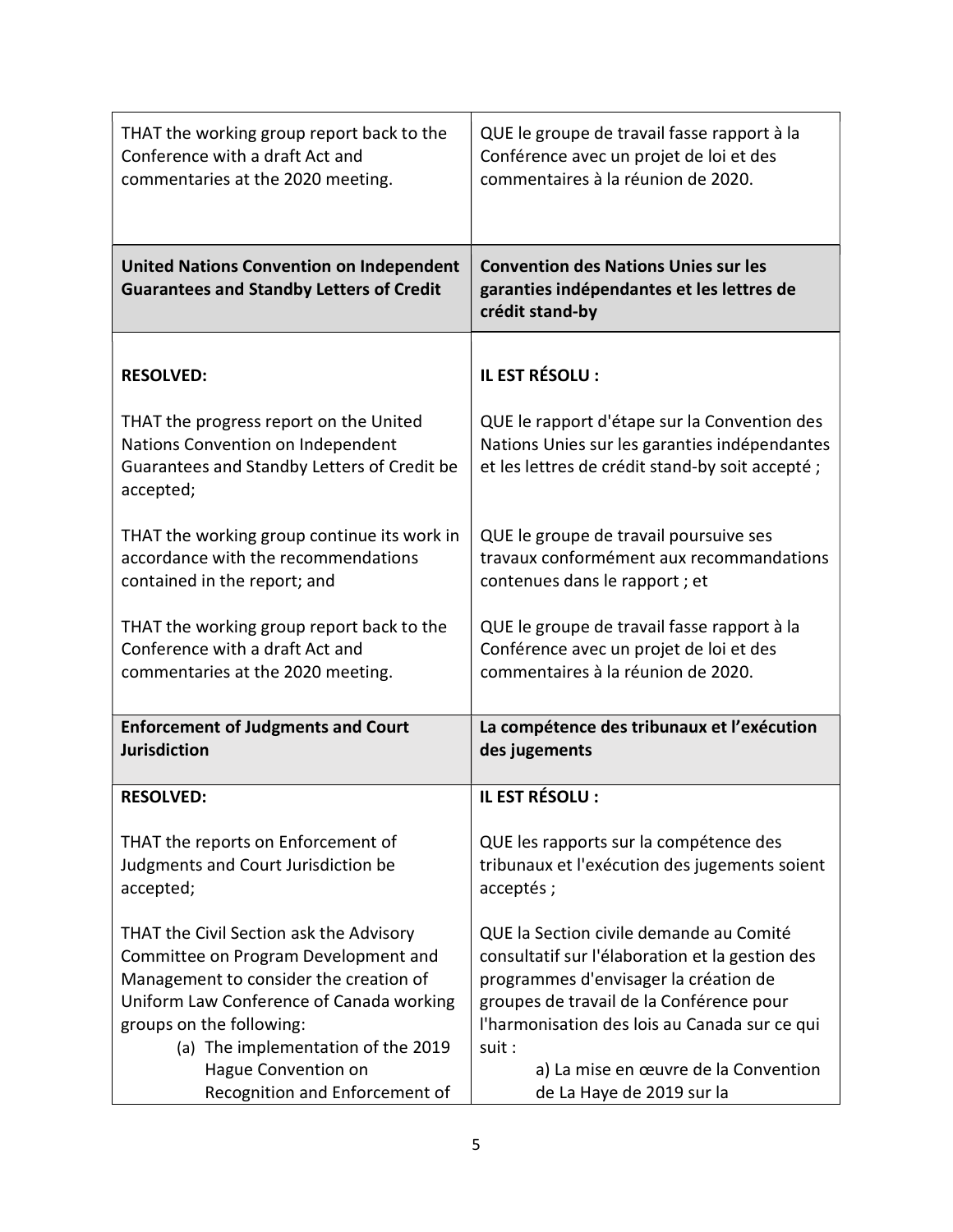| Foreign Judgments in Civil or                       | reconnaissance et l'exécution des                                                               |
|-----------------------------------------------------|-------------------------------------------------------------------------------------------------|
| <b>Commercial Matters; and</b>                      | jugements étrangers en matière civile                                                           |
| (b) A review of the Uniform                         | et commerciale; et                                                                              |
| <b>Enforcement of Canadian</b>                      | (b) Un examen de la Loi uniforme sur                                                            |
| Judgments and Decrees Act and                       | l'exécution des décisions et jugements                                                          |
| the Uniform Court Jurisdiction                      | canadiens et de la Loi uniforme sur la                                                          |
| and Proceedings Transfer Act.                       | compétence des tribunaux et le                                                                  |
|                                                     | transfert des actions.                                                                          |
|                                                     |                                                                                                 |
| <b>Convention on the Law Applicable to</b>          | Convention sur la loi applicable à certains                                                     |
| <b>Certain Rights in Respect of Securities held</b> | droits sur des titres détenus auprès d'un                                                       |
| with an Intermediary                                | intermédiaire                                                                                   |
|                                                     | IL EST RÉSOLU :                                                                                 |
| <b>RESOLVED:</b>                                    |                                                                                                 |
|                                                     |                                                                                                 |
| THAT the interim report of the working              | QUE le rapport intérimaire du groupe de                                                         |
| group on the Convention on the Law                  | travail sur la Convention sur la loi applicable à                                               |
| Applicable to Certain Rights in Respect of          | certains droits sur des titres détenus auprès                                                   |
| Securities held with an Intermediary be             | d'un intermédiaire soit accepté;                                                                |
| accepted;                                           |                                                                                                 |
|                                                     | QUE le groupe de travail poursuive ses                                                          |
| THAT the working group continue its work in         | travaux conformément aux recommandations                                                        |
| accordance with the recommendations                 | contenues dans le rapport ; et                                                                  |
| contained in the report; and                        |                                                                                                 |
|                                                     | QUE le groupe de travail fasse rapport à la                                                     |
| THAT the working group report back to the           | Conférence avec un projet de loi et des                                                         |
| Conference with a draft Act and                     | commentaires à la réunion de 2020.                                                              |
| commentaries at the 2020 meeting.                   |                                                                                                 |
|                                                     |                                                                                                 |
|                                                     | Revised Uniform Testamentary Additions to $\vert$ Loi uniforme sur les additions testamentaires |
| <b>Trusts Act</b>                                   | à des fiducies révisée                                                                          |
|                                                     | IL EST RÉSOLU :                                                                                 |
| <b>RESOLVED:</b>                                    |                                                                                                 |
|                                                     |                                                                                                 |
| THAT the report of the Society of Trust and         | QUE le rapport de la Society of Trust and                                                       |
| Estate Practitioners (STEP) be accepted;            | Estate Practitioners (STEP) soit accepté ;                                                      |
|                                                     |                                                                                                 |
| THAT the recommendations in the report              | QUE les recommandations du rapport et les                                                       |
| and the directions of the Civil Section be          | directives de la Section civile soient                                                          |
| incorporated into the Uniform Testamentary          | incorporées à la Loi uniforme sur les additions                                                 |
| Additions to Trusts Act (2019) and                  | testamentaires à des fiducies (2019) et aux                                                     |
| commentaries and circulated to the                  | commentaires et distribuées aux                                                                 |
| jurisdictional representatives. Unless two or       | représentants des administrations. À moins                                                      |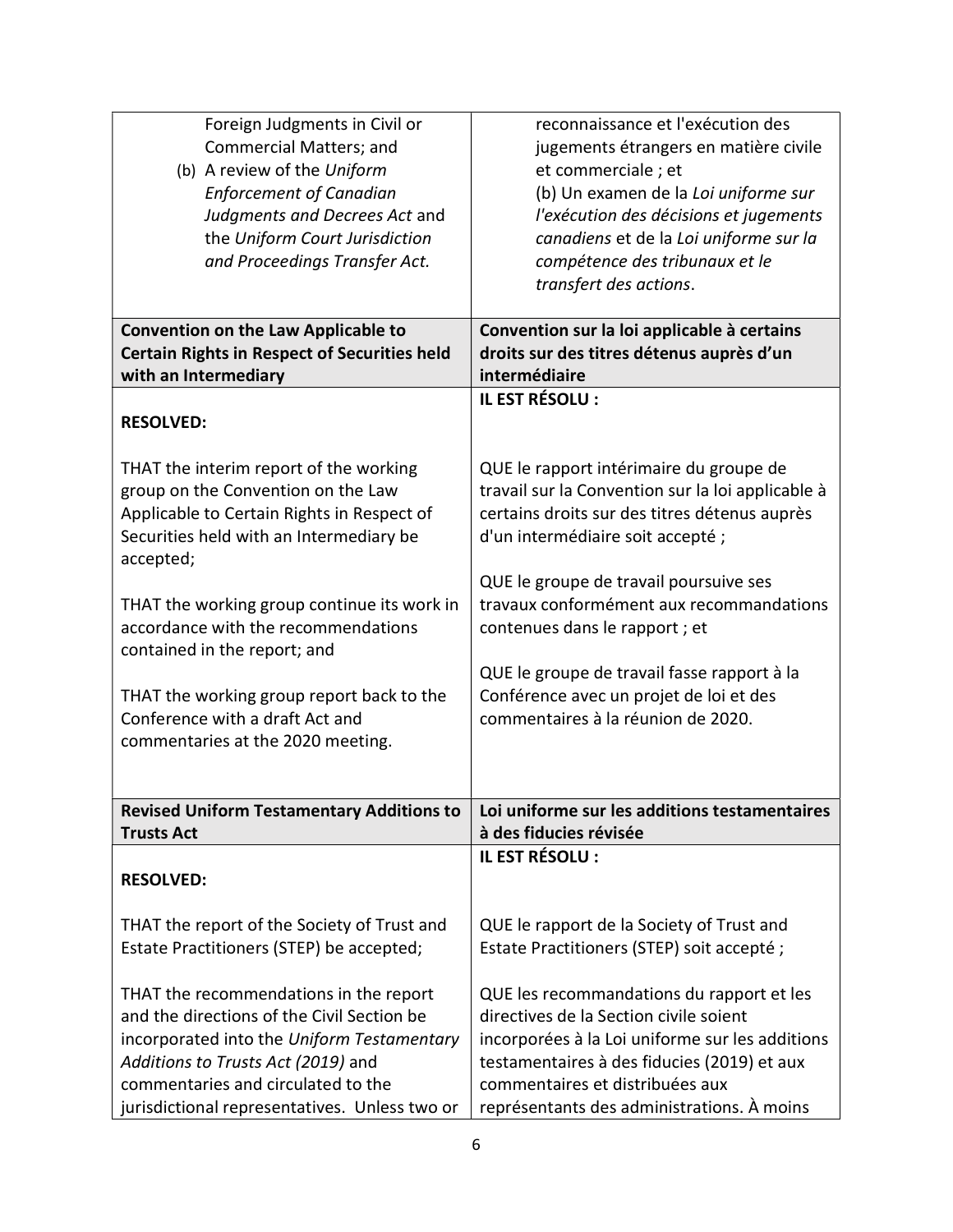| more objections are received by the Projects<br>Coordinator by November 30, 2019, the<br><b>Uniform Testamentary Additions to Trusts</b><br>Act will be withdrawn and the Uniform<br>Testamentary Additions to Trusts Act (2019)<br>should be taken as adopted as a Uniform Act<br>and recommended to the jurisdictions for<br>enactment. | que le coordonnateur de projets ne reçoive<br>deux objections ou plus d'ici le 30 novembre<br>2019, la Loi uniforme sur les additions<br>testamentaires à des fiducies sera retirée et la<br>Loi uniforme sur les additions testamentaires<br>à des fiducies révisée (2019) sera réputée<br>adoptée et son adoption sera recommandée<br>aux administrations. |
|-------------------------------------------------------------------------------------------------------------------------------------------------------------------------------------------------------------------------------------------------------------------------------------------------------------------------------------------|--------------------------------------------------------------------------------------------------------------------------------------------------------------------------------------------------------------------------------------------------------------------------------------------------------------------------------------------------------------|
| <b>Revision of Drafting Conventions</b>                                                                                                                                                                                                                                                                                                   | Révision des conventions de rédaction                                                                                                                                                                                                                                                                                                                        |
| <b>RESOLVED:</b>                                                                                                                                                                                                                                                                                                                          | IL EST RÉSOLU :                                                                                                                                                                                                                                                                                                                                              |
| THAT the report of the working group on the<br>Revision of Drafting Conventions be<br>accepted;                                                                                                                                                                                                                                           | QUE le rapport du groupe de travail sur la<br>révision des conventions de rédaction soit<br>accepté;                                                                                                                                                                                                                                                         |
| THAT the working group continue its work in<br>accordance with the recommendations<br>contained in the report; and                                                                                                                                                                                                                        | QUE le groupe de travail poursuive ses<br>travaux conformément aux recommandations<br>contenues dans le rapport ; et                                                                                                                                                                                                                                         |
| THAT the working group report back to the<br>Conference at the 2020 meeting.                                                                                                                                                                                                                                                              | QUE le groupe de travail fasse rapport à la<br>Conférence à la réunion de 2020.                                                                                                                                                                                                                                                                              |
| <b>Review of Journals and Judgments</b><br>referencing ULCC                                                                                                                                                                                                                                                                               | Rapport sur les décisions et les articles<br>faisant référence à la CHLC                                                                                                                                                                                                                                                                                     |
| <b>RESOLVED:</b>                                                                                                                                                                                                                                                                                                                          | IL EST RÉSOLU :                                                                                                                                                                                                                                                                                                                                              |
| THAT the report on cases and articles<br>referring to the work of the ULCC be<br>accepted; and                                                                                                                                                                                                                                            | QUE le rapport sur les décisions et les articles<br>faisant référence à la CHLC soit accepté ; et<br>QU'un rapport actualisé soit présenté à la                                                                                                                                                                                                              |
| THAT an updated report be provided to the<br>Conference at the 2020 meeting.                                                                                                                                                                                                                                                              | Conférence à la réunion de 2020.                                                                                                                                                                                                                                                                                                                             |
| <b>Joint Session - Non-Consensual Disclosure</b>                                                                                                                                                                                                                                                                                          | Séance conjointe – Délit de communication                                                                                                                                                                                                                                                                                                                    |
| of Intimate Images                                                                                                                                                                                                                                                                                                                        | sans consentement d'images intimes<br>IL EST RÉSOLU :                                                                                                                                                                                                                                                                                                        |
| <b>RESOLVED:</b><br>THAT the report of the working group on the<br>Non-Consensual Disclosure of Intimate<br>Images be accepted; and                                                                                                                                                                                                       | QUE le rapport du groupe de travail sur le<br>délit de communication sans consentement<br>d'images intimes soit accepté ; et                                                                                                                                                                                                                                 |